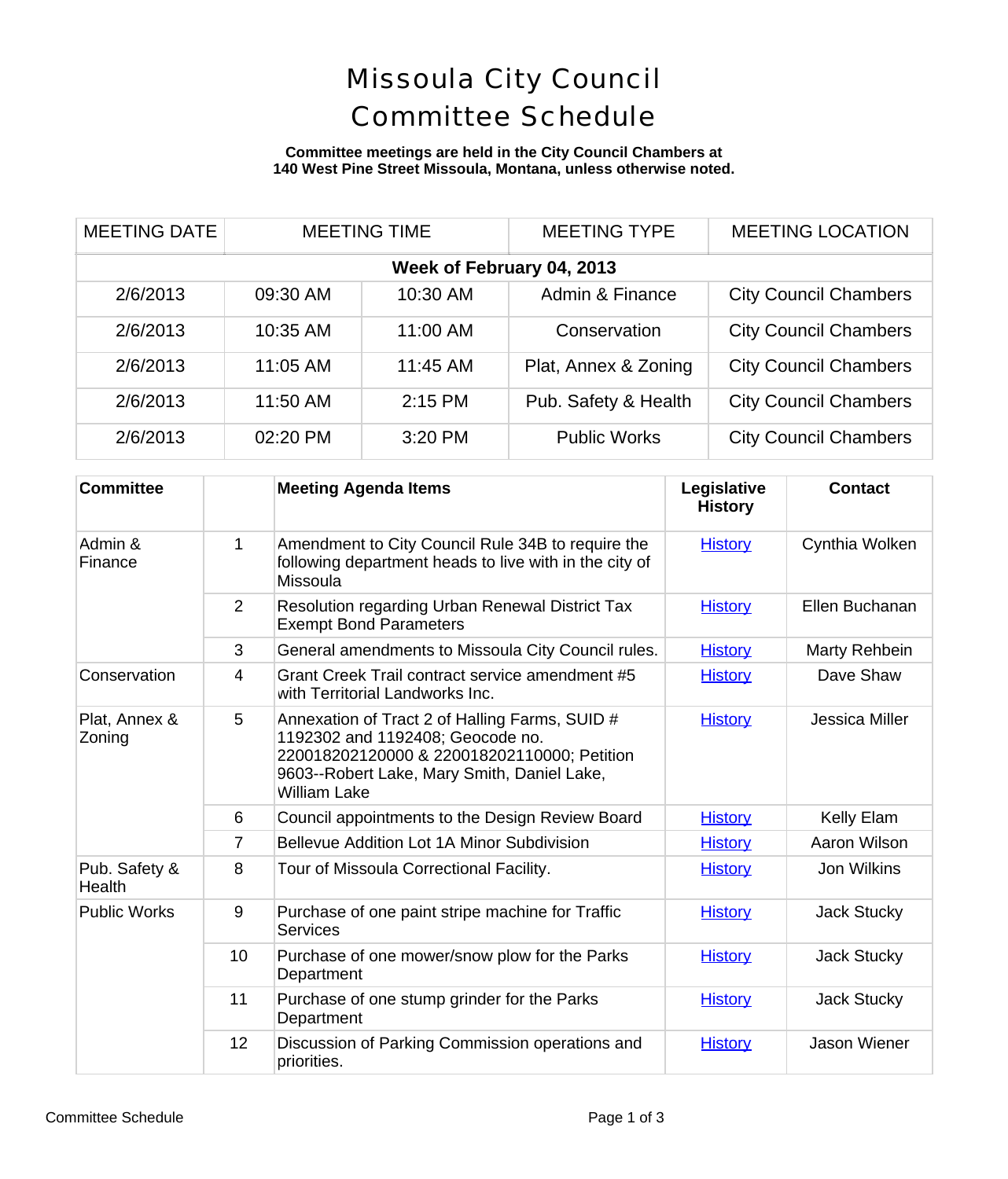## Missoula City Council Committee Schedule

**Committee meetings are held in the City Council Chambers at 140 West Pine Street Missoula, Montana, unless otherwise noted.**

*The following items have been referred to City Council committees, but the committees will not discuss them in the coming week:*

| <b>Committee</b>        |                | <b>Held Meeting Agenda Items</b>                                                                                                                                                                             | Legislative<br><b>History</b> | <b>Contact</b>         |
|-------------------------|----------------|--------------------------------------------------------------------------------------------------------------------------------------------------------------------------------------------------------------|-------------------------------|------------------------|
| Admin &<br>Finance      | 1              | Journal vouchers                                                                                                                                                                                             | <b>History</b>                |                        |
|                         | $\overline{2}$ | Budget transfers.                                                                                                                                                                                            | <b>History</b>                |                        |
|                         | 3              | Review the City's current policy for charging the<br>public for various City-produced documents.                                                                                                             | <b>History</b>                | Dave Strohmaie         |
|                         | 4              | Disposition of surplus City land.                                                                                                                                                                            | <b>History</b>                | Nancy Harte            |
|                         | 5              | <b>Credit Card Processing Contract</b>                                                                                                                                                                       | <b>History</b>                | <b>Brentt Ramharte</b> |
|                         | 6              | <b>Whistle Blower Policy</b>                                                                                                                                                                                 | <b>History</b>                | <b>Adam Hertz</b>      |
|                         | $\overline{7}$ | Amend Rules 19 and 31 of city council rules to allow<br>remote participation of Council members                                                                                                              | <b>History</b>                | <b>Caitlin Copple</b>  |
| Conservation            | 8              | Discuss the City's strategy to complete a boundary<br>survey of Greenough Park.                                                                                                                              | <b>History</b>                | Dave Strohmaie         |
|                         | 9              | Agreement for lighting the Madison St. Pedestrian<br><b>Bridge</b>                                                                                                                                           | <b>History</b>                | Donna Gaukler          |
| Comm. of the<br>Whole   | 10             | Updates from Council representatives on the Health<br>Board, Community Forum, Transportation Policy<br>Coordinating Committee, other boards and<br>commissions as necessary. (Ongoing)                       | <b>History</b>                | Ongoing                |
|                         | 11             | Joint meeting of the Mayor, City Council and County<br>Commission; a facilitated quarterly OPG review as<br>directed in the Interlocal Agreement.                                                            | <b>History</b>                | Mayor Engen            |
|                         | 12             | Bi-annual meeting with the Chamber of Commerce                                                                                                                                                               | <b>History</b>                | <b>Marilyn Marler</b>  |
|                         | 13             | Propose the City Council be a member unit of the<br>Missoula Chamber of Commerce.                                                                                                                            | <b>History</b>                | <b>Dick Haines</b>     |
|                         | 14             | Update on Urban Renewal District III (URD III)                                                                                                                                                               | <b>History</b>                | <b>Caitlin Copple</b>  |
| Economic<br>Development | 15             | Identify needs and possible solutions to Missoula's<br>technology infrastructure that would help existing<br>businesses expand and increase the City's<br>competitive advantage in recruiting new companies. | <b>History</b>                | <b>Caitlin Copple</b>  |
| Plat, Annex &<br>Zoning | 16             | Annexation, (see separate list at City Clerk's Office<br>for pending annexations) (Ongoing in committee)                                                                                                     | <b>History</b>                |                        |
|                         | 17             | Amend Article 7. Error Corrections and Adjustments<br>to the subdivision regulations to allow for restrictions<br>or conditions placed on a plat by the governing body                                       | <b>History</b>                | Jon Wilkins            |